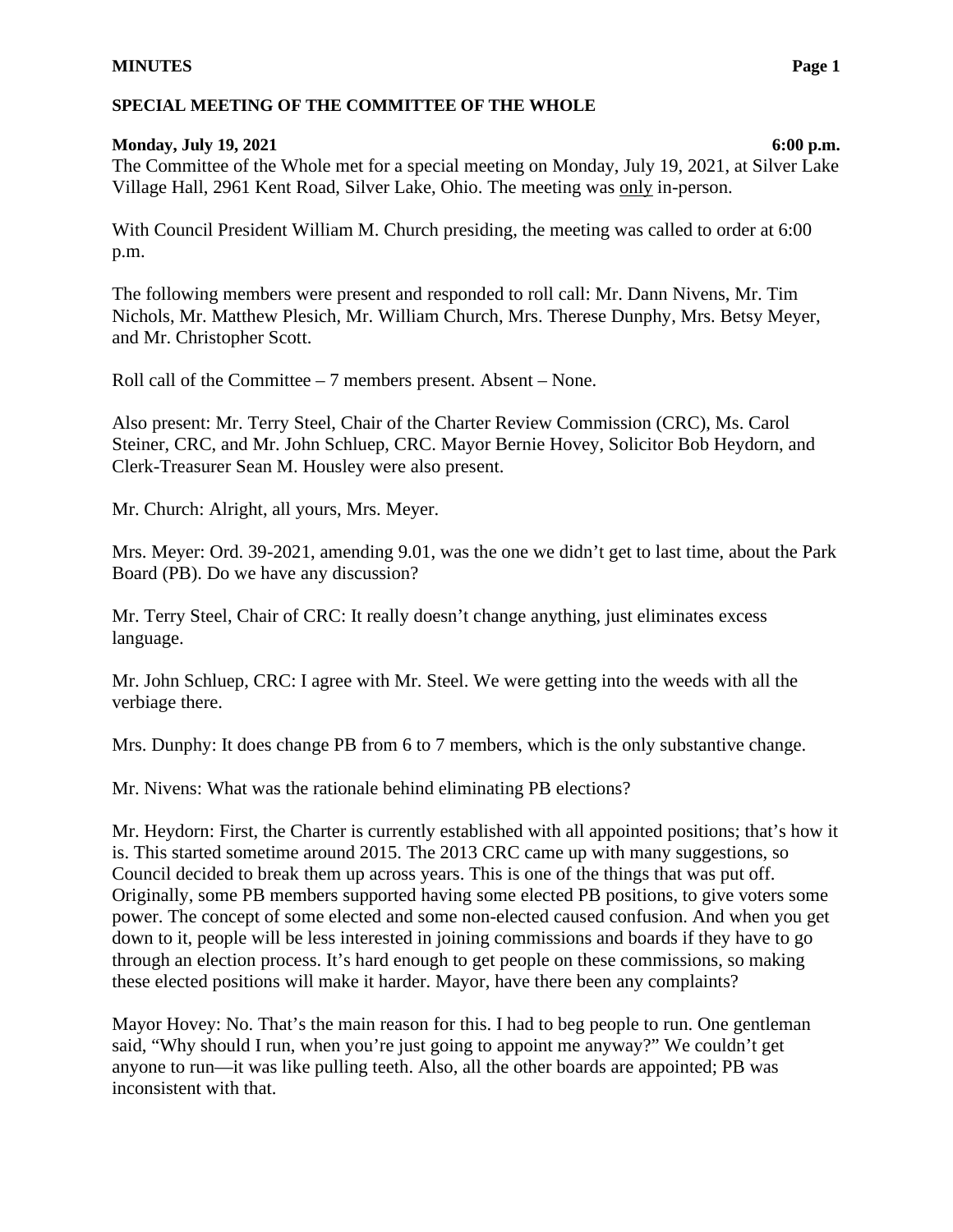### **Monday, July 19, 2021 6:00 p.m.**

Mr. Heydorn: Look at the Planning Commission. Knowing some of the past members, they wouldn't have gotten on in the first place if they had to run. We would have lost some real talent.

Mrs. Dunphy: At the end of the day, the goal is to have interested, qualified people composing all our bodies. If appointment is the easiest way to get those people in, it makes sense to me.

Mayor: Everyone appointed to PB has been recommended by someone else on PB, and been interviewed by at least the Chair, if not other members. They showed interest, had qualifications.

Mr. Church: This is not about 39-2021, but I'd like to go through my notes quickly to make sure we're all on the same page. We're okay for 33-2021, with amendments [Mrs. Meyer asked Mr. Heydorn if amended language had been created. Mr. Heydorn said no.]. 34-2021 and 35-2021 are okay. 32-2021, 36-2021, and 37-2021 are delayed. 38-2021 and 39-2021 are okay. So, we've cleared 5 of them so far. [Mrs. Meyer confirmed that they were on the same page. Mr. Heydorn said he would send out the amended 33-2021 before the next meeting.]

Mrs. Meyer: So, 33-2021, 34-2021, 35-2021, 38-2021, and 39-2021 will be out for second reading at the next Council Meeting.

Mr. Scott: At the last meeting, we discussed the residency requirements for Council and the mayor. This would be a new suggested Charter Amendment, but I didn't want to get Mr. Heydorn started on anything if Council doesn't agree. We keep hearing about a "rogue Councilmember," but 1 person out of 7 can't drive this body much. The mayor has a lot of power, and maybe should have more experience in the Village and be known to the community. I've looked at other charters, and mayors tend to have longer residency requirements than Council, but a lot of them still had Council at 1 year. [Various Councilmembers voiced support.]

Mrs. Dunphy: I would say 4-5 yrs. I like 5 years because that guarantees that someone will be in the Village for a full mayoral term before running for office.

Mayor: It makes sense that the mayor's requirement should be more than Council. I think 3 or 4 years would be adequate, but I have no problem with it being a longer length of time.

Mr. Heydorn: There's great variation across other communities. It wouldn't be unusual for the mayor's requirement to be longer, but it just depends on where you're at. Silver Lake is a place where you need to learn Silver Lake. Here, you don't get into politics because you have great political ambitions, or to change the world, or to move up the ladder.

Mrs. Dunphy: I noticed that we're a bit unusual in that our elected offices are nonpartisan. How common is that in the area?

Mr. Heydorn: Well, we started off as a village. All village elections are nonpartisan by state law. We kept that, even though we changed to a charter. What is the difference between Democrats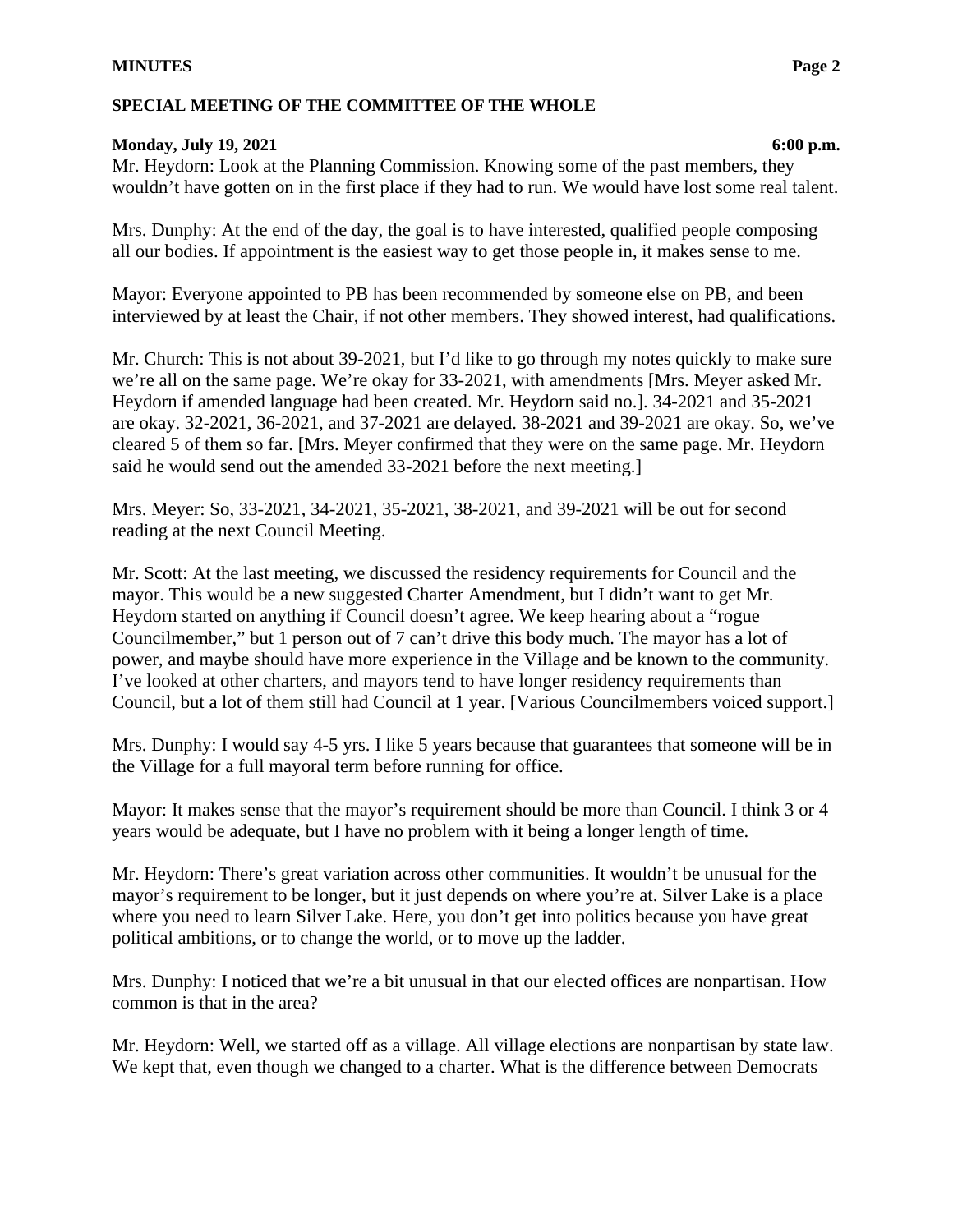# **Monday, July 19, 2021 6:00 p.m.**

and Republicans taken down to this small level where you have 2,500 people? What's the big political issue here? Where's the division?

Mrs. Meyer: I'm in favor of drawing up an ordinance to change the mayoral requirement. I would say 5 years. [Mr. Church, Mr. Plesich, and Mr. Nichols agreed. Mr. Nivens wanted 4.] Let's just do 4; it's more than what's there now and what Council needs. Does Council want to put forward any other suggested Charter Amendments?

Mrs. Dunphy: Section 7.02 states: "The Director of Public Safety shall be the head of the Police and Fire Department and shall be responsible for the enforcement of all police, fire, health, safety and sanitary regulations…" The second part I understand, but should we take out the fire dept. language? There's a contract for fire services, but the mayor certainly isn't the head of the Stow or Cuyahoga Falls Fire Dept. It may be a semantics issue, but…

Mr. Heydorn: We are legally, if not morally, responsible to have fire protection. We can also contract out police services, and that was discussed in the past.

Mrs. Dunphy: I'm suggesting that we just strike "and Fire," then we still stay responsible for the enforcement of all police, fire, health, safety and sanitary. The mayor should absolutely be responsible as Director of Public Safety for all those things, but we don't have a fire dept. for the mayor to head.

Ms. Carol Steiner, CRC: When I was on Council, I remember Cuyahoga Falls' Fire Chief came to talk to us, told us their response time and about drills they did…

Mr. Church: And we as Council vote on that every few years to decide what community we want for fire and emergency.

Mr. Heydorn: We have a procedure for the appointment and confirmation of a police chief, but we don't have one for a fire chief. We have never had a fire dept., even when the Charter was written, but this is in there because the contract establishes the fire chief. Contractually, Cuyahoga Falls' fire chief is our fire chief, and their dept. is our dept. We've always had our own police, but contracted out our fire services, so that's why the Charter is like that.

Mr. Schluep: I've been the recipient of fire support services twice, for chimney fires. The service has been phenomenal, and it's important to maintain that. I like having our own police, rather than contracting out.

Mr. Heydorn: And two-thirds of what they do is paramedics, which is wonderful.

Mayor: I think this language is fine how it is. The fire chief will talk to me often about what's going well, what can be improved, etc. If there are any complaints about the fire dept., they don't go to Cuyahoga Falls, they call here. Both the Falls and Stow are outstanding, but the Falls came in at \$100,000/yr. less than Stow every year for 15 years. Our contract is over in 2023.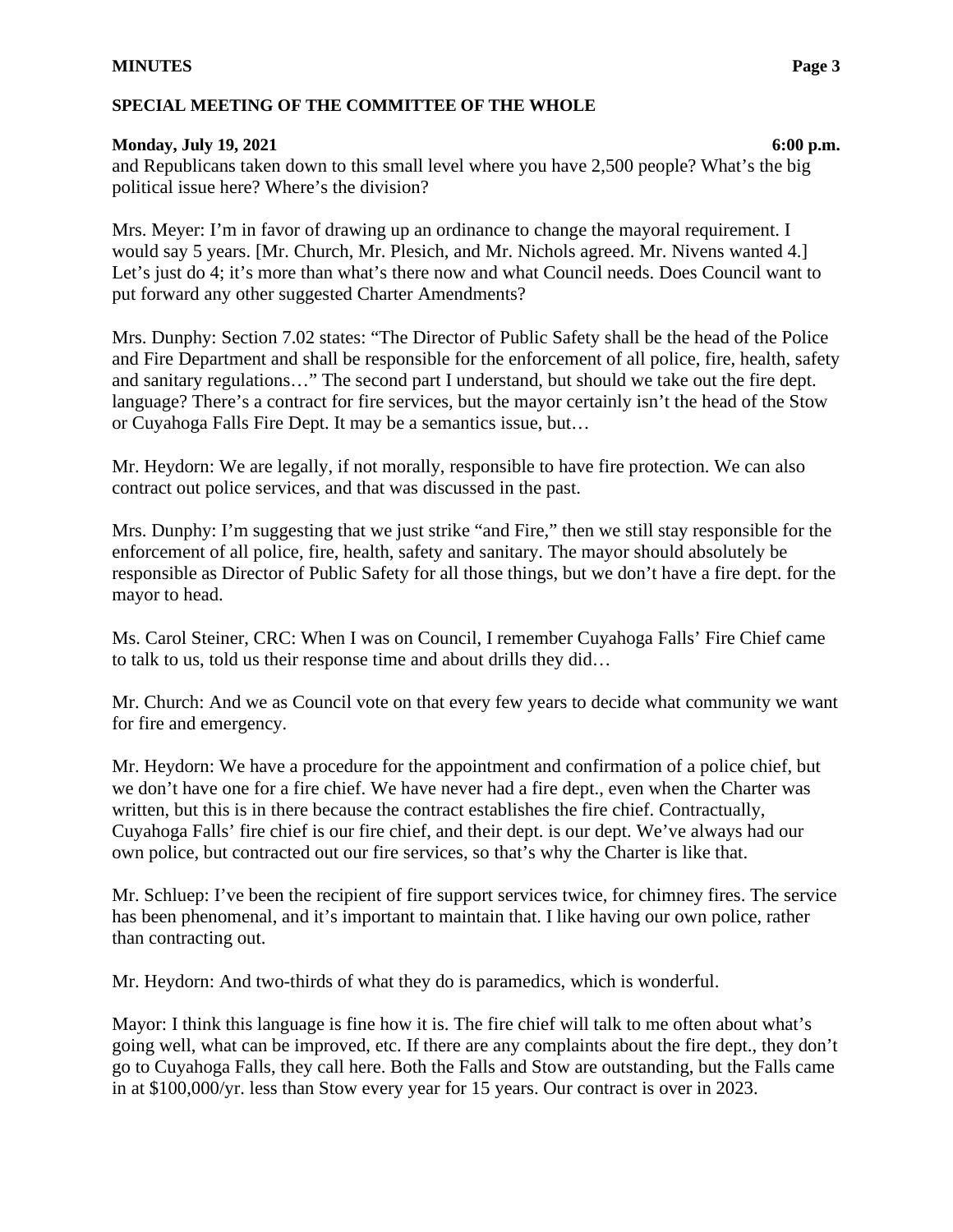### **MINUTES Page 4**

### **SPECIAL MEETING OF THE COMMITTEE OF THE WHOLE**

#### **Monday, July 19, 2021 6:00 p.m.**

Mr. Scott: I remember we begged Stow to lower their price just a little and they wouldn't do it. [Some Councilmembers voiced agreement.]

Mrs. Meyer: Any other suggested amendments?

Mrs. Dunphy: Not about the Charter, but for the next CRC, it would be nice to invite Council to the meetings. We can read the minutes, and get the dialogue here, but it takes longer to understand the Commission's thought process. If Council was engaged throughout the process, we may understand faster.

Mr. Scott: When I listened to the CRC audios, I heard Mr. Heydorn and the Mayor talking to you all, but no one was there to give Council's perspective. I think it would be appropriate to have a small committee…

Mrs. Dunphy: If nothing else, we could listen, or have a subcommittee working with CRC.

Mr. Church: I go back to the nature of CRC. It's made up of people who are not connected to Council in any way, and they need to be independent of Council. Then, they come to us with whatever they decide, and we vote to put it on the ballot or not. I would not be in favor of having councilmembers involved.

Mr. Plesich: Maybe CRC should get together independently, with just CRC members.

Mr. Nivens: The Mayor and Mr. Heydorn were there every single time if you listened to the audio.

Mrs. Dunphy: Well, if we're not there, the Clerk-Treasurer also has quite a responsibility too, so maybe if Council isn't, then the Clerk-Treasurer should be.

Mr. Church: Certainly, the Law Director needs to be there, with history and experience. I don't know about the mayor. I'm sure you had some good input, but maybe not you.

Mayor: I was there just to answer questions. I didn't direct conversation anywhere. I think this should be discussed in 7-8 years when there's another CRC, if Council wants a member on CRC.

Mr. Scott: I'm not saying there should be a councilmember on the Commission, just that Council should be notified of CRC meetings. [Mrs. Meyer and Mr. Nivens confirmed that Council was not notified of CRC's meetings.]

Mr. Housley: In the past, Council has appointed a committee of 3 members to participate. You can consider that as an option, so there's measures in place for next time. The Council president could assign a committee… [Several Councilmembers voiced doubt that this discussion would be remembered, and suggested that it be included in these minutes as a reminder for future councilmembers.] I understand the importance of CRC's independence, but Council has the final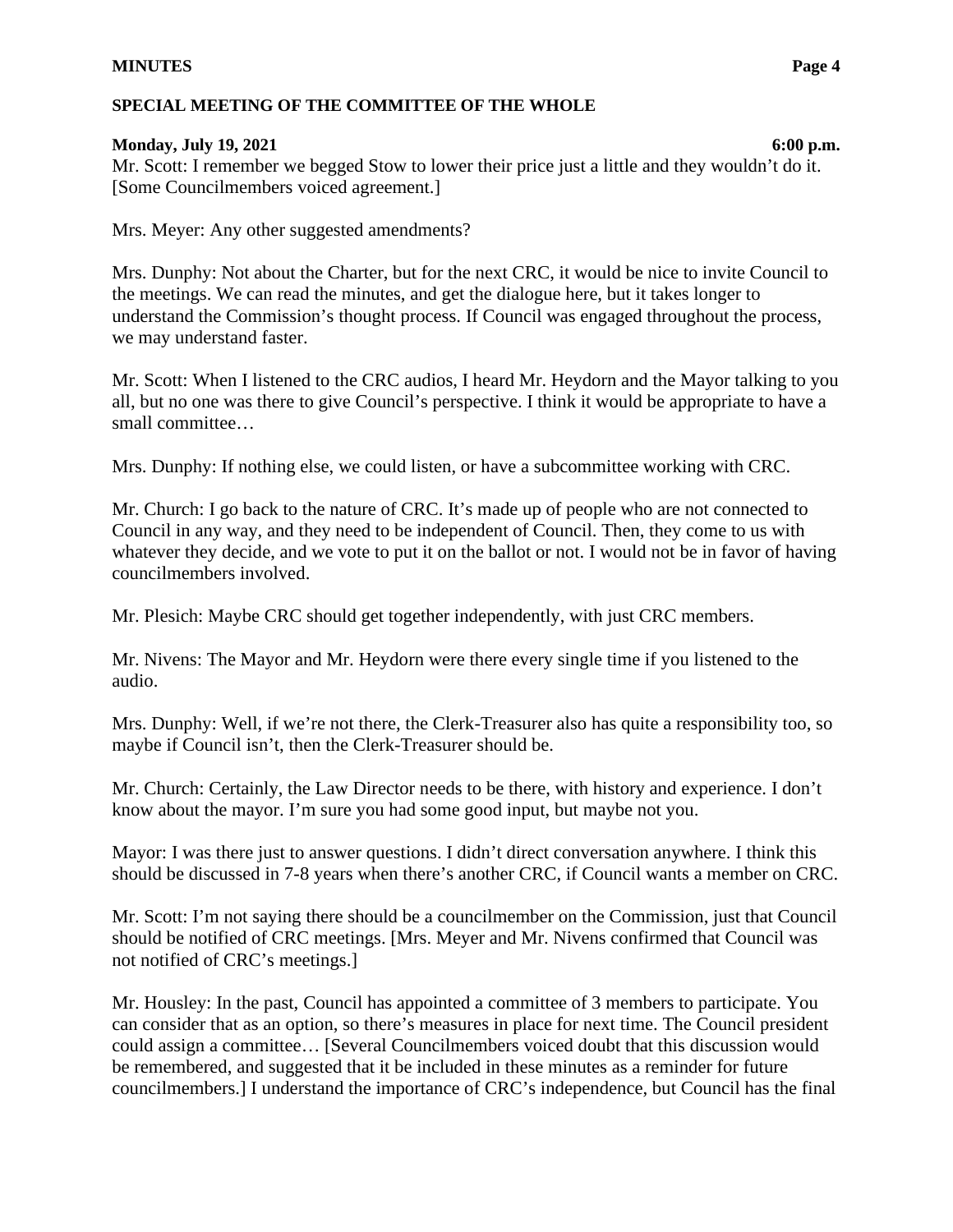### **Monday, July 19, 2021 6:00 p.m.**

say on these matters, so I think it's important to have a committee in there. Council should consider leveraging the knowledge of the mayor, who should also be there. Perhaps the committee would be 3 councilmembers and the mayor. Mayor Hovey has 16 years of experience in his position, so he should have some input on this. And the clerk-treasurer should too, and the solicitor. Who knows my job better than me, especially after I've been here for years and read the Charter and found the flaws? In my section, there are a lot of flaws; in my opinion, there are missing elements. And we try to cover them in my job description outside of the Charter, but that description over time becomes obsolete. If you consider modifying CRC, you should have seasoned professionals, 3 councilmembers, the clerk-treasurer, the mayor, the solicitor, who deal with this stuff everyday along with the regular residents.

Mr. Church: I'll quote Fred Johnson, "I'm not sure this is broken. It's worked so well over the years." And if Council were to get involved, there will be at least double the meetings for CRC.

Mr. Scott: Mr. Housley, you said Council used to be involved with CRC, right?

Mr. Housley: When I reviewed the minutes from 1999, 2005, and 2013, I can't recall which years they were all in, but initially, it was the mayor, the clerk-treasurer, the solicitor, and then Council appointed a committee of 3 to attend and be involved with CRC. In 2013, there was no committee, but Council was—I sent out the notifications that time and I Cc'd Council that meetings were happening. I don't recall if Council appeared, but I didn't send out the communications this time, so Council wasn't made aware.

Mr. Heydorn: If you look back, there's been a different approach each time, or at least over time, there's been different approaches.

Mr. Scott: So, to say Council historically hasn't been involved wouldn't be true?

Mr. Housley: Maybe the way it currently exists is the reason why there's been so many different ways it's been done, and that's why we're discussing it now.

Mrs. Dunphy: Again, this is not a reflection on the Commission or anything they put forward; it's a procedural thing. If I knew there were certain things being looked at, I might have done some homework and been more prepared when these suggestions came to us, and things might have moved quicker.

Mr. Heydorn: Certainly, we could take the minutes of CRC's meetings and distribute them to Council in a prompt timeframe.

Mr. Scott: Well, the agendas and minutes don't tell you as much as the audios do. The minutes are truncated to some extent, so you don't get the back-and-forth. If we're not at the meetings, maybe at least the audios?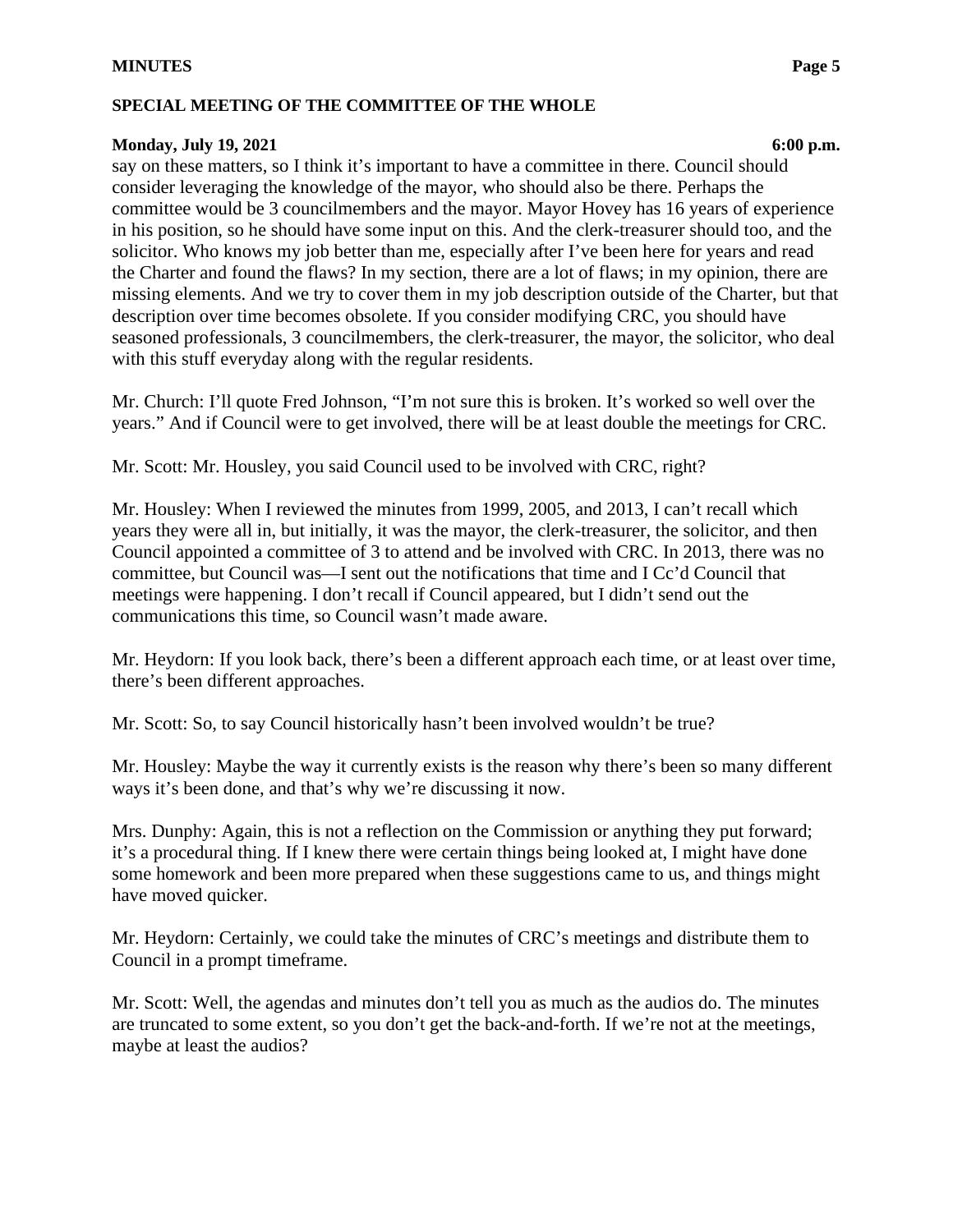#### **MINUTES Page 6**

### **SPECIAL MEETING OF THE COMMITTEE OF THE WHOLE**

### **Monday, July 19, 2021 6:00 p.m.**

Mrs. Dunphy: I know these are public records, but I don't want to have to make a public records request to find out what's coming. I'd like to enhance the communication, so that we're all better prepared.

Mr. Steel: The Charter explains the Commission in Art. XV. So, you're talking about changing that? Talking about having councilmembers on the Commission… [Mrs. Dunphy objected. Mr. Scott and Mrs. Meyer clarified that Council just wanted notice.] You can't be on the Commission and hold another position [Art. XV, Sec. 15.01].

Mrs. Dunphy: But there can be a Council committee, like a liaison, that attends meetings.

Mr. Heydorn: That's up to Council. If you put together a committee and say, "You will attend these meetings," we're not going to lock the doors because it's a public meeting.

Mrs. Dunphy: Well, this is just a lesson we learned going through this for the first time. I'm just trying to, procedurally, create a comfort zone for everyone, so we know what's coming and the rationale behind it. The short rationale at the end of each suggestion gives us a little bit, but if we heard some of the conversations at the meetings, we would have a better, fuller understanding of why recommendations were being made. That's what I'm after.

Mr. Steel: We did spend time talking about ourselves. We went through our own section, and the Solicitor was essential to that because we had questions and he had answers. We're volunteers, and we're working in a framework of divided power between the mayor, the clerk-treasurer, and Council. I was fortunate as Chair—I was on the 2005 CRC and I'm a lawyer, so I understood some of this stuff. We didn't always agree, but we had consensus on everything we brought to you. If someone from Council wanted to be a part of it, that would have been great. Ms. Steiner was on Council. But we should have some input, not just Council.

Mrs. Dunphy: I absolutely agree you should have some input. I'm just making sure we have all bodies involved. I think the clerk-treasurer should be involved as an expert in their field, as well. We should probably form a committee to attend in the future.

Ms. Steiner: I would agree that the clerk-treasurer should be there, but what they want may not be what we want. I understand Mr. Housley's rationale, but he will have his time later, not in our meetings. I don't want him in there telling me how he feels his job should be.

Mr. Plesich: He would be there to answer questions, like the Mayor and Mr. Heydorn were.

Mr. Housley: I am appointed; I am an appointed professional. I'm not elected. I do know my job, not just about the clerk-treasurer role—I know the entire Charter. I have to look over everything, when I'm paying the bills and fulfilling all administrative roles that fall to me, it's not just about the clerk or the treasurer. Being here full-time and being nonpartisan, if I have some concerns about the Charter, I should be asked for my opinion on what might be improvements, somehow. Just for every section, "Mr./Ms. Clerk-Treasurer, do you have any changes here?" Ultimately,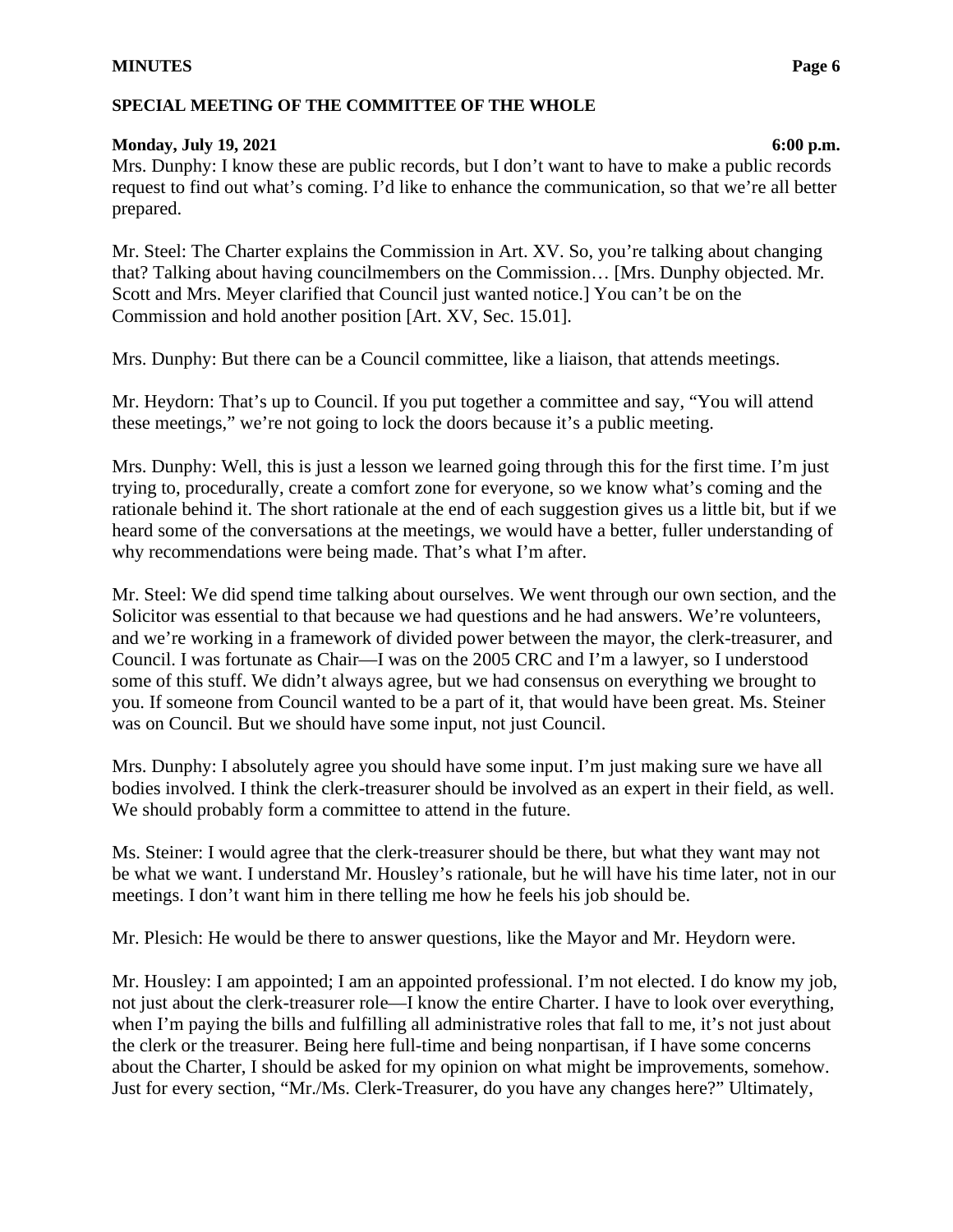#### **Monday, July 19, 2021 6:00 p.m.**

the Commission decides their final recommendations—being invited and questioned is more than just knowing there's a meeting happening.

Mayor: I think this is better discussed sometime in the future.

Mrs. Meyer: Alright. Should we adjourn? [It was decided to discuss 32-2021, then adjourn.] Alright, any discussion on 32-2021?

Mrs. Dunphy: I'm not a numbers person; I'm a words person. But when I looked at the math on this, it's 86% to override a veto, and I can't think of a legislative body that has a threshold that high. When I was reading the 2013 minutes on Sec. 4.11, Legislative Procedure, they changed the number of councilmembers required to suspend the rules from 6 to 5 because it was considered such an extraordinary majority. I know we often vote 5-2, but we have to have 5 members to immediately enact something. Requiring 6 members doesn't make sense to me; I can't think of a case where we've had a veto override, but just mathematically, it seems…

Mr. Church: I'd also like to know the rationale behind that. [Mrs. Meyer agreed.]

Mr. Steel: When we discussed it, we had the Solicitor tell us. I don't go to Council meetings, so I don't know how you all vote. If a piece of legislation passed, generally it was with 5 votes, and if the mayor vetoed it, those same 5 could override that. We looked at the national level, where a veto requires two-thirds majority. [Council stated that five-sevenths equaled 71%, over the 67% national threshold.] It should be harder to override a veto.

Mr. Heydorn: For something that simple, like suspending the 3-readings rule or passing emergency legislation, by state law, that always required three-fourths, 75%. We did lower it last time to two-thirds because that seemed fairer. The difficulty is—we all know practically all legislation—except zoning legislation which cannot be passed as an emergency, along with a few other things, can't be passed as an emergency measure. They need 3 readings, and they can't go into effect when the mayor signs them. We have to wait 30 days, so the public has a chance to file a referendum. That's zoning, and those very special things. But when you look at how many pieces of legislation you pass with 5 votes and how many are passed unanimously, if you pass 90% of things as an emergency, then the mayor's only hope of changing that with a veto is if they can change a Councilmember's mind. Maybe that's enough, but it is hard to change someone's mind. If you have 5 votes, the chances are overwhelming that those 5 are going to override the veto. That will happen 90%—maybe more than 90% of the time. This came up because it deals with practical reality, as opposed to theoretical mathematics. Some may argue that we pass too much as an emergency, and that's fine. It's an issue that every town debates. But we know what happens with us: everything pretty much passes.

There being no further questions or comments, the Committee adjourned at 6:50 p.m., until the next Committee of the Whole Meeting on Tuesday, August 10, 2021, at 6:30 p.m.